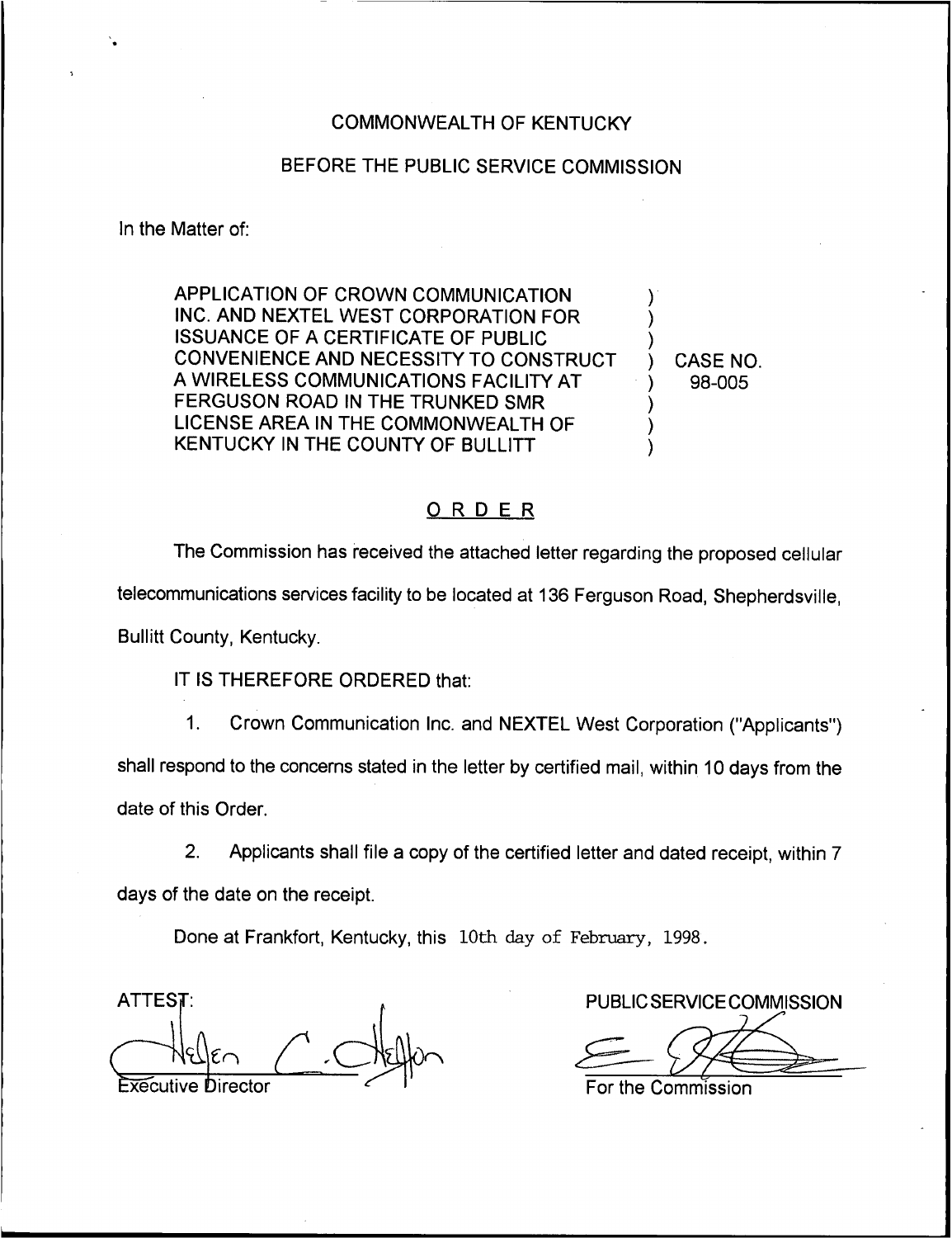Dotom  $10FZ$ RECEIVED FEB 05 1998 PUBLIC SERVICE<br>COMMISSION  $2 - 1 - 98$ To whom the may Concern, unen is there going to be emough "stuff" put les chaind us on Jergibon datte ? we (risident of Ferguson An) are chyman cheings. We trué endured countées trings dour this road that the city has labeled as progress" I'm confident that there are health risks involved in cheing subscurrated lup all of these "electric things," not to minition Ere emotional stress of lieing subjected to the constant hung of electrical current ourshead, flashing. lights, and enormais steel structures. We are unable to obtain satisfactory radio and tu reception, due to the "progress" this is not Roswell, Then Mexico. ise do not enjoy feeling like were.<br>Iuing in a filturistic scunce fiction mout. How much should we have to endure for the sake of "progress" Put yourself in our shotst. Could you<br>be inappy ? would you be concerned <u>lucing</u> most of the people luwing as fergusan In. have luin viere pr years.  $C$ ASCNO 98-005 Parlingn Fliguson